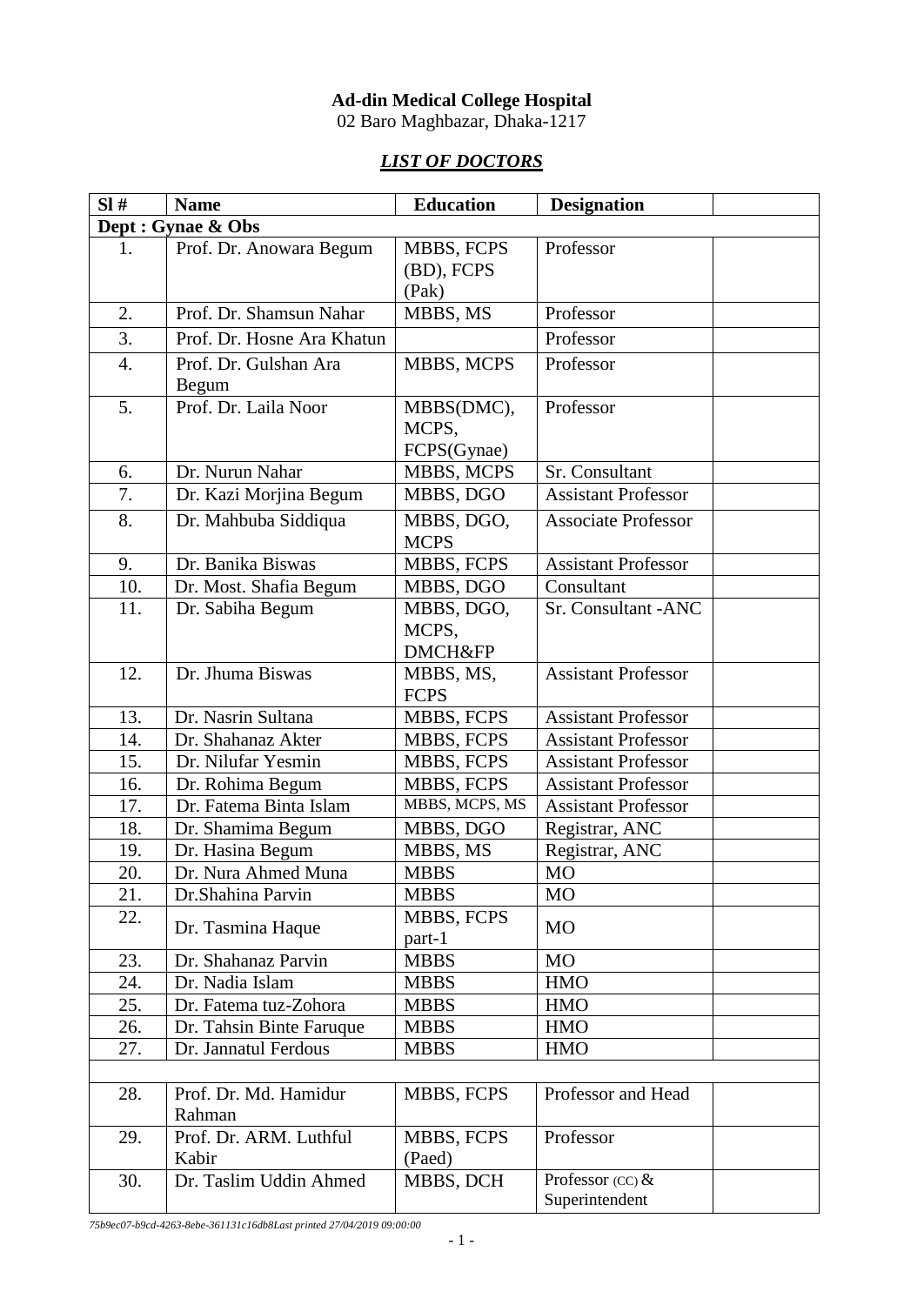| SI# | <b>Name</b>                                | <b>Education</b>  | <b>Designation</b>           |  |
|-----|--------------------------------------------|-------------------|------------------------------|--|
| 31. | Dr. Ashraf Uddin Ahmed                     | MBBS, DCH,        | Professor (CC) &             |  |
|     |                                            | <b>MPH</b>        | <b>Nutrition Coordinator</b> |  |
| 32. | Dr. Afsana Mukti                           | MBBS, DCH,        | <b>Assistant Professor</b>   |  |
|     |                                            | <b>FCPS</b>       |                              |  |
| 33. | Dr. Quazi Md. Hafizur                      | MBBS, Dip-        | Sr. Consultant               |  |
|     | Rahman                                     | Paed.             |                              |  |
| 34. | Dr. Md. Hakimul Haque                      | MBBS, DCH         | Sr. Consultant               |  |
|     | Khan                                       |                   |                              |  |
| 35. | Dr. Golam Faruque                          | MBBS, DCH         | Sr. Consultant               |  |
| 36. | Dr. Chowdhury Shamsul                      | MBBS, DTCH        | Registrar                    |  |
|     | Hoque Kibria Pavel                         |                   |                              |  |
| 37. | Dr. Md. Abdul Khaleque                     | MBBS, DCH         | Consultant                   |  |
| 38. | Dr. Sudipta Roy                            | MBBS, FCPS        | <b>Assistant Professor</b>   |  |
| 39. | Dr.Masuma Khan                             | <b>MBBS</b>       | <b>Assistant Professor</b>   |  |
| 40. | Dr. Sabira Rahman                          | MBBS, FCPS        | <b>Assistant Professor</b>   |  |
| 41. | Dr.Armin Sultana                           | <b>MBBS</b>       | Registrar                    |  |
| 42. | Dr.Rumana Farzana                          | <b>MBBS</b>       | MO                           |  |
| 43. | Dr. Fahmida Hossain                        | <b>MBBS</b>       | MO                           |  |
| 44. | Dr.Habiba Jahan Kakon                      | <b>MBBS</b>       | <b>HMO</b>                   |  |
| 45. | Dr.Salma Sultana Shorme                    | <b>MBBS</b>       | <b>IMO</b>                   |  |
| 46. | Dr. Sharif Asraful Habib                   | <b>MBBS</b>       | <b>IMO</b>                   |  |
| 47. | Dr. Shahanaz Binte Alam                    | <b>MBBS</b>       | <b>IMO</b>                   |  |
| 48. | Dr. Kazi Kamrun Haque                      | <b>MBBS</b>       | <b>HMO</b>                   |  |
| 49. | Dr. Jannatul Kubra Nabila                  | <b>MBBS</b>       | <b>HMO</b>                   |  |
|     | Dept. of Paediatrics U-1 Yr NICU & PICU    |                   |                              |  |
| 50. | Dr. Md. Abdul Mannan                       | <b>MBBS, FCPS</b> | Professor                    |  |
| 51. | Dr. Mahmuda Hassan                         | MBBS, MD          | Professor                    |  |
| 52. | Dr. Most. Sabina Yasmin                    | MBBS, FCPS        | <b>Assistant Professor</b>   |  |
| 53. | Dr. Navila Ferdous                         | MBBS, FCPS        | <b>Assistant Professor</b>   |  |
| 54. | Dr. Md. Manzurul Islam                     | <b>MBBS</b>       | <b>IMO</b>                   |  |
| 55. | Dr. Md. Parves Anwar                       | <b>MBBS</b>       | <b>IMO</b>                   |  |
| 56. | Dr. Taposhi Rabeya                         | <b>MBBS</b>       | <b>MO</b>                    |  |
| 57. | Dr. Sams Tabraz                            | <b>MBBS</b>       | <b>MO</b>                    |  |
| 58. | Dr. Nusrat Jahan Liza                      | <b>MBBS</b>       | <b>MO</b> Neonat             |  |
| 59. | Dr. Khandakar Razwan<br>Hossain            | <b>MBBS</b>       | <b>MO</b> Neonat             |  |
| 60. | Dr. Md Mahmudur Rahman                     | <b>MBBS</b>       | <b>MO</b> Neonat             |  |
| 61. | Dr. Urmi Nath                              | <b>MBBS</b>       | <b>MO</b>                    |  |
| 62. | Dr. Farhana Easmin                         | <b>MBBS</b>       | M <sub>O</sub>               |  |
| 63. | Dr. Mahmuda Islam                          | <b>MBBS</b>       | M <sub>O</sub>               |  |
| 64. | Dr. Shabnam Marisia                        | <b>MBBS</b>       | MO                           |  |
| 65. | Dr. Romana Haque                           | <b>MBBS</b>       | <b>MO</b>                    |  |
| 66. | Dr. Sadia Akter                            | <b>MBBS</b>       | M <sub>O</sub>               |  |
| 67. | Dr. Sharmin Akter                          | <b>MBBS</b>       | MO                           |  |
| 68. | Dr. Sabrina Sultana                        | <b>MBBS</b>       | M <sub>O</sub>               |  |
| 69. | Dr. Sadia Binta Ekram                      | <b>MBBS</b>       | M <sub>O</sub>               |  |
|     | <b>Dept: Internal Medicine/ Cardiology</b> |                   |                              |  |
| 70. | Prof. Dr. Manabendra Nath                  | MBBS, FCPS        | Professor and Head           |  |
|     | Nag                                        |                   |                              |  |
|     |                                            |                   |                              |  |

*75b9ec07-b9cd-4263-8ebe-361131c16db8Last printed 27/04/2019 09:00:00*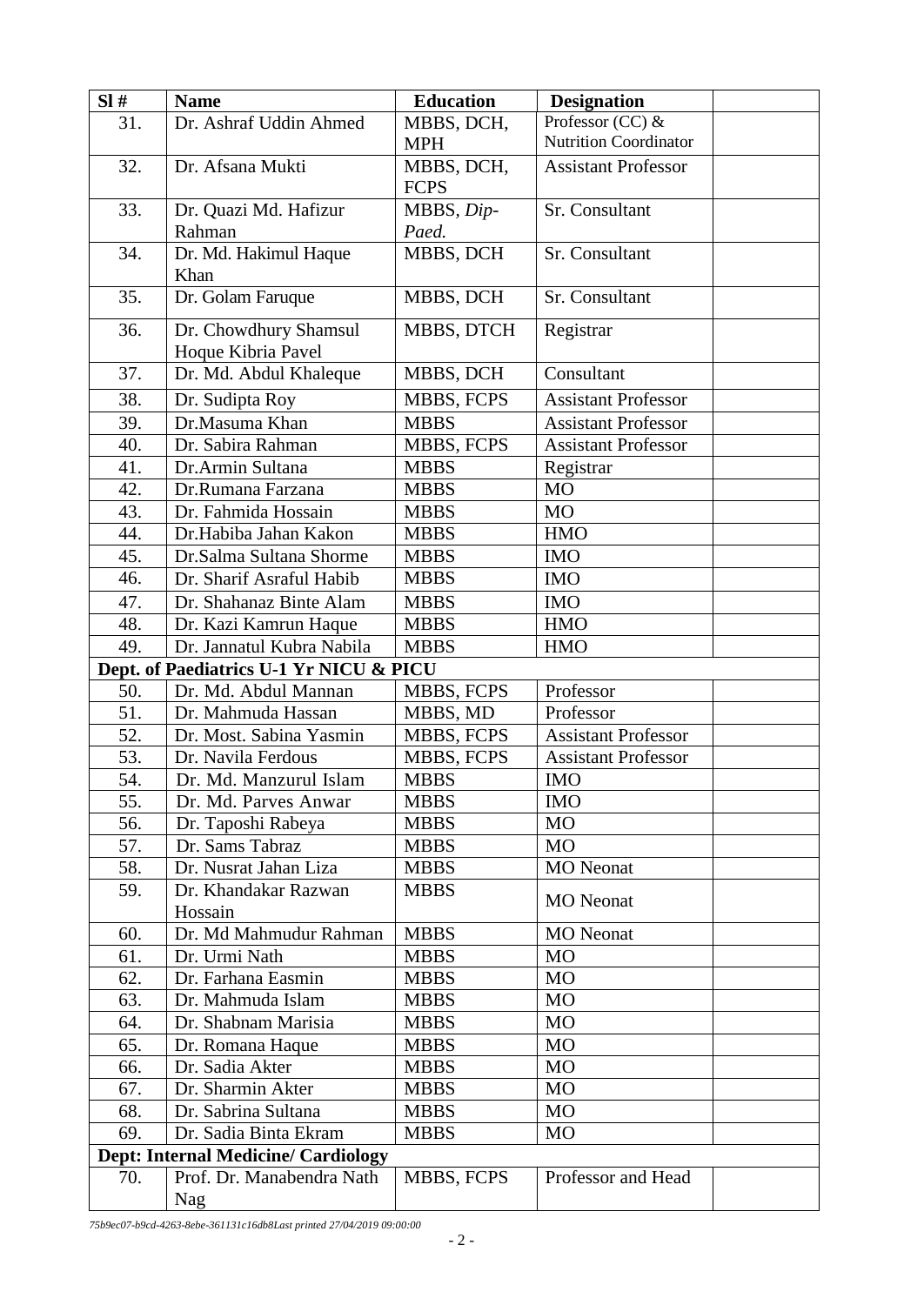| SI#                    | <b>Name</b>                           | <b>Education</b>   | <b>Designation</b>          |
|------------------------|---------------------------------------|--------------------|-----------------------------|
| 71.                    | Dr. Md. Akmat Ali                     | MBBS, MD           | <b>Associate Professor</b>  |
|                        |                                       | (Hepato)           |                             |
| 72.                    | Dr. Khadija Begum                     | MBBS, FCPS         | <b>Associate Professor</b>  |
|                        |                                       | (Med)              |                             |
| 73.                    | Dr. A. H. M. Khairul Imam             | MBBS, FCPS         | <b>Associate Professor-</b> |
|                        | Suman                                 |                    | cc (from 1.1.15)            |
| 74.                    | Dr. Richmond Ronald                   | MBBS, FCPS         | <b>Associate Professor</b>  |
|                        | Gomes                                 | (Med)              |                             |
| 75.                    | Dr. Mohammad Moin                     | MBBS,              | <b>Assistant Professor</b>  |
|                        | Shahid (Endocrinology)                | Diplpma in         |                             |
|                        |                                       | Endocrinology      |                             |
| 76.                    | Dr. Musanna Al Faruki                 | MBBS, FCPS         | Registrar                   |
|                        |                                       | part-1             |                             |
| 77.                    | Dr.Mahbuba Afroj                      | <b>MBBS</b>        | MO. Med.                    |
| 78.                    | Dr.Kawsara                            | <b>MBBS</b>        | MO. Med.                    |
| 79.                    | Dr. Sumaya Akter                      | <b>MBBS</b>        | MO.Med                      |
| 80.                    | Dr. Rubya Islam                       | <b>MBBS</b>        | MO.Med                      |
| 81.                    | Dr. Nushrath Jahan Haque              | <b>MBBS</b>        | <b>IMO</b>                  |
|                        | Dept. Neuro Medicine & Nephrology     |                    |                             |
| 82.                    | Dr.Nuruddin Mohammad<br>Eusuf         | MBBS, MD           | <b>Assistant Professor</b>  |
| 83.                    | Dr.Muhammad Ehsan Jalil               | MBBS, MD           | Consultant                  |
|                        | <b>Dept: Cardiology</b>               |                    |                             |
| 84.                    | Dr. Md. Atikur Rahman                 | MBBS, MD           | Consultant                  |
|                        | (Cardiology)                          | (Cardiology)       |                             |
| 85.                    | Dr. Md. Nazmul Hasan                  | MBBS, MRCP         | <b>Assistant Professor</b>  |
|                        |                                       | (UK),              |                             |
|                        |                                       | MCPS(Med.),        |                             |
|                        |                                       | Md(Cardiology)     |                             |
|                        | <b>Dept: Dermatology/ Venereology</b> |                    |                             |
| 86.                    | Dr. S M Matiur Rahman                 | MBBS, DDV          | <b>Associate Professor</b>  |
| 87.                    | Dr. Fouzia Yeasmin                    | MBBS, DDV          | Consultant                  |
|                        |                                       | MCPS,              |                             |
| 88.                    | Dr. Kaniz Rahman                      | MBBS, FCPS         | <b>Assistant Professor</b>  |
| <b>Dept: Psyciatry</b> |                                       |                    |                             |
| 89.                    | Dr. Hosnerara                         | MBBS, FCPS         | <b>Assistant Professor</b>  |
| <b>Dept: Surgery</b>   |                                       |                    |                             |
| 90.                    | Prof. Abu Ahmed Ashraf                | <b>MBBBS, FCPS</b> | Professor & Head            |
|                        | Ali                                   | (Pak & BD)         |                             |
|                        |                                       | <b>FICS</b>        |                             |
| 91.                    | Dr. Sadia Armin Khan                  | MBBS, FCPS         | <b>Assistant Professor</b>  |
| 92.                    | Dr. Abdus Salam                       | MBBS, MS.          | <b>Assistant Professor</b>  |
| 93.                    | Dr. Shamima Nasrin                    | MBBS, FCPS         | Registrar                   |
| 94.                    | Dr. Abdul Mottaleb                    | <b>MBBS</b>        | Registrar                   |
| 95.                    | Dr. Shahana Sultana                   | <b>MBBS</b>        | R.M.O                       |
| 96.                    | Dr.Sharupa Chowdhury                  | <b>MBBS</b>        | MO                          |
| 97.                    | Dr. Lutfun Nessa Lata                 | <b>MBBS</b>        | <b>HMO</b>                  |
| Dept: Urology          |                                       |                    |                             |
| 98.                    | Prof. Dr. Md. Afiquor                 | MBBS, FCPS,        | Professor & Head            |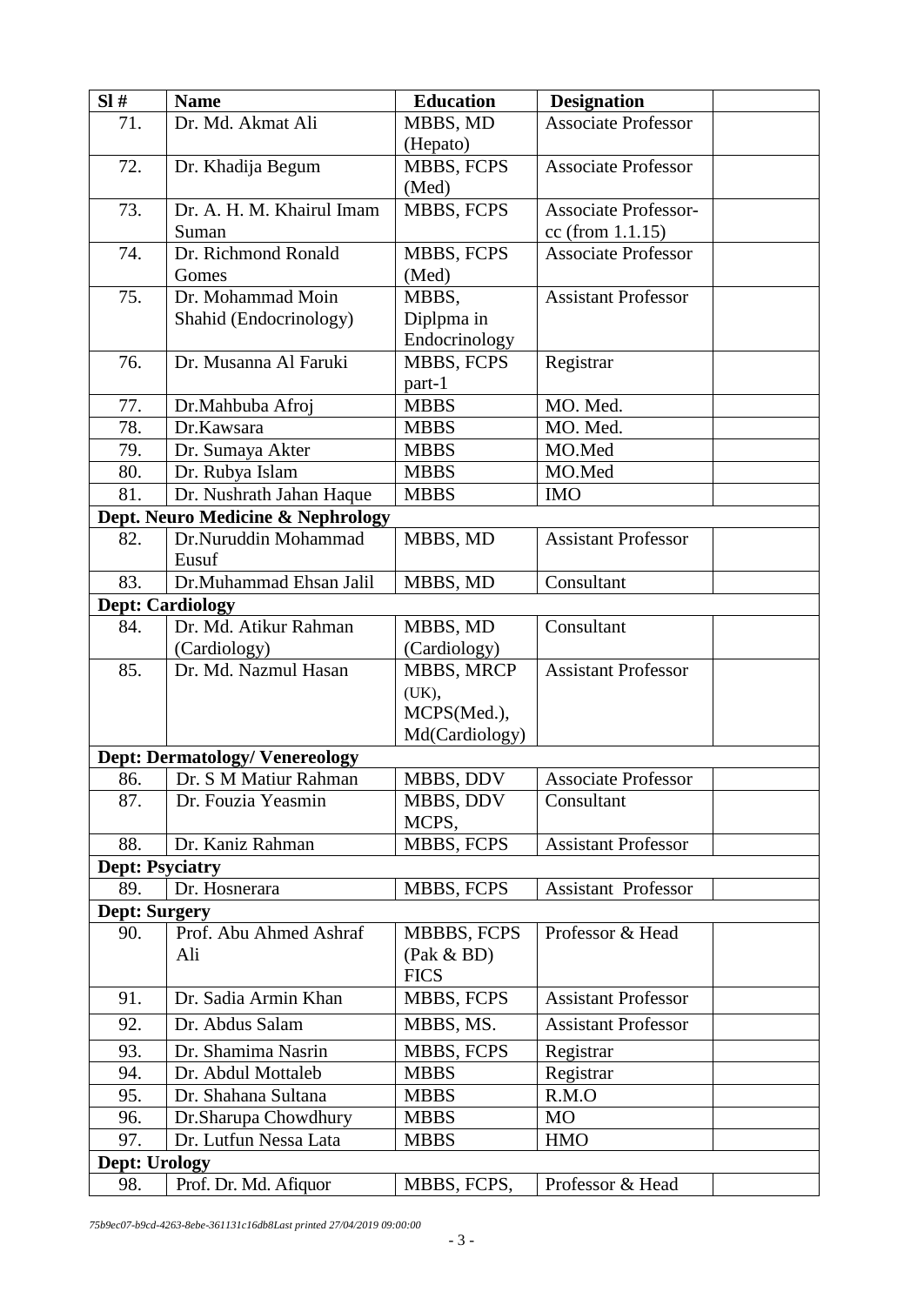| SI#                          | <b>Name</b>                     | <b>Education</b>          | <b>Designation</b>         |  |
|------------------------------|---------------------------------|---------------------------|----------------------------|--|
|                              | Rahman                          | <b>MS</b>                 |                            |  |
| 99.                          | Dr. Md. Hasanuzzaman            | MBBS, Ph.D                | <b>Assistant Professor</b> |  |
|                              | Hansan                          |                           |                            |  |
|                              | <b>Dept: Paediatric Surgery</b> |                           |                            |  |
| 100.                         | Dr. S.M. Rezaul Karim           | MBBS, MS                  | <b>Associate Professor</b> |  |
|                              | Maruf                           |                           |                            |  |
| 101.                         | Dr. Mahjabeen Binte             | <b>MBBS</b>               | M <sub>O</sub>             |  |
|                              | Mamun                           |                           |                            |  |
|                              | <b>Dept: Ophthalmology</b>      |                           |                            |  |
| 102.                         | Dr. Md. Hafizur Rahman          | MBBS, FCPS,               | <b>Associate Professor</b> |  |
|                              |                                 | FICO (UK)                 |                            |  |
| 103.                         | Dr. M A Matin                   | MBBS, DO                  | <b>Associate Professor</b> |  |
| 104.                         | Dr. Rokeya Sultana              | MBBS, DO, MS              | <b>Associate Professor</b> |  |
| 105.                         | Dr. Moyez Uddin Ahmed           | MBBS, DO,                 | <b>Assistant Professor</b> |  |
|                              |                                 | MPH, Flco                 |                            |  |
|                              |                                 | (UK)                      |                            |  |
| Dept: ENT                    |                                 |                           |                            |  |
| 106.                         | Dr. Syed Sanaul Islam           | MBBS, BCS,<br><b>FCPS</b> | Consultant                 |  |
| 107.                         | Dr. Md. Mahbub Alam             | MBBS, MCPS,               | <b>Associate Professor</b> |  |
|                              |                                 | <b>DLO</b>                |                            |  |
| 108.                         | Dr. Md. Mahmudul Hasan          | MBBS, FCPS                | <b>Associate Professor</b> |  |
|                              | Khan                            |                           |                            |  |
|                              | <b>Dept: Orthopaedics</b>       |                           |                            |  |
| 109.                         | Dr. Abu Bakar Siddique          | MBBS,                     | Asso. Professor            |  |
|                              |                                 | MS(Ortho-surgery)         |                            |  |
| 110.                         | Dr. Harun Ar-Rashid             | MBBS,D-Ortho              | Asso. Professor            |  |
| 111.                         | Dr. Shahidul Islam              | MBBS, MCPS                | Asso. Professor (CC)       |  |
|                              |                                 | $(Sur)$ , MS<br>(Orth)    |                            |  |
| 112.                         | Dr. Diponkar Chandra            | MBBS, D.                  | Consultant                 |  |
|                              | Banik                           | Ortho                     |                            |  |
| 113.                         | Dr. Tahmina Akther              | <b>MBBS</b>               | <b>MO</b>                  |  |
|                              | <b>Dept: Dental Surgery</b>     |                           |                            |  |
| 114.                         | Dr. Ayasha Akter                | BDS, DDS                  | Consultant & Head          |  |
| 115.                         | Dr. Tasnuva Tamanna             | <b>BDS</b>                | Dental Surgeon             |  |
| 116.                         | Dr. Sayeda Sabira Sultana       | <b>BDS</b>                | Dental Surgeon             |  |
| 117.                         | Dr. Kolpana Devi Roy            | <b>BDS</b>                | Dental Surgeon             |  |
| <b>Dept: Anaesthesiology</b> |                                 |                           |                            |  |
| 118.                         | Prof. Dr. Md. Azizul Gafur      | MBBS, DA,                 | Professor & Head           |  |
|                              |                                 | <b>FCPS</b>               |                            |  |
| 119.                         | Dr. Fazlul Kabir Farhad         | MBBS, FCPS                | <b>Assistant Professor</b> |  |
| 120.                         | Dr. Lubna Rahman                | <b>MBBS</b>               | Registrat                  |  |
| 121.                         | Dr. Md. Waliullah               | MBBS, FCPS                | Consultant                 |  |
| 122.                         | Dr.Mahmudur Rahman              | <b>MBBS</b>               |                            |  |
|                              | Khan                            |                           | M <sub>O</sub>             |  |
| 123.                         | Dr. Preitom                     | <b>MBBS</b>               | M <sub>O</sub>             |  |
| 124.                         | Dr. Roksana Sadeque             | <b>MBBS</b>               |                            |  |
|                              | Smarna                          |                           | M <sub>O</sub>             |  |
| 125.                         | Dr. Safa Mohammad               | <b>MBBS</b>               | M <sub>O</sub>             |  |